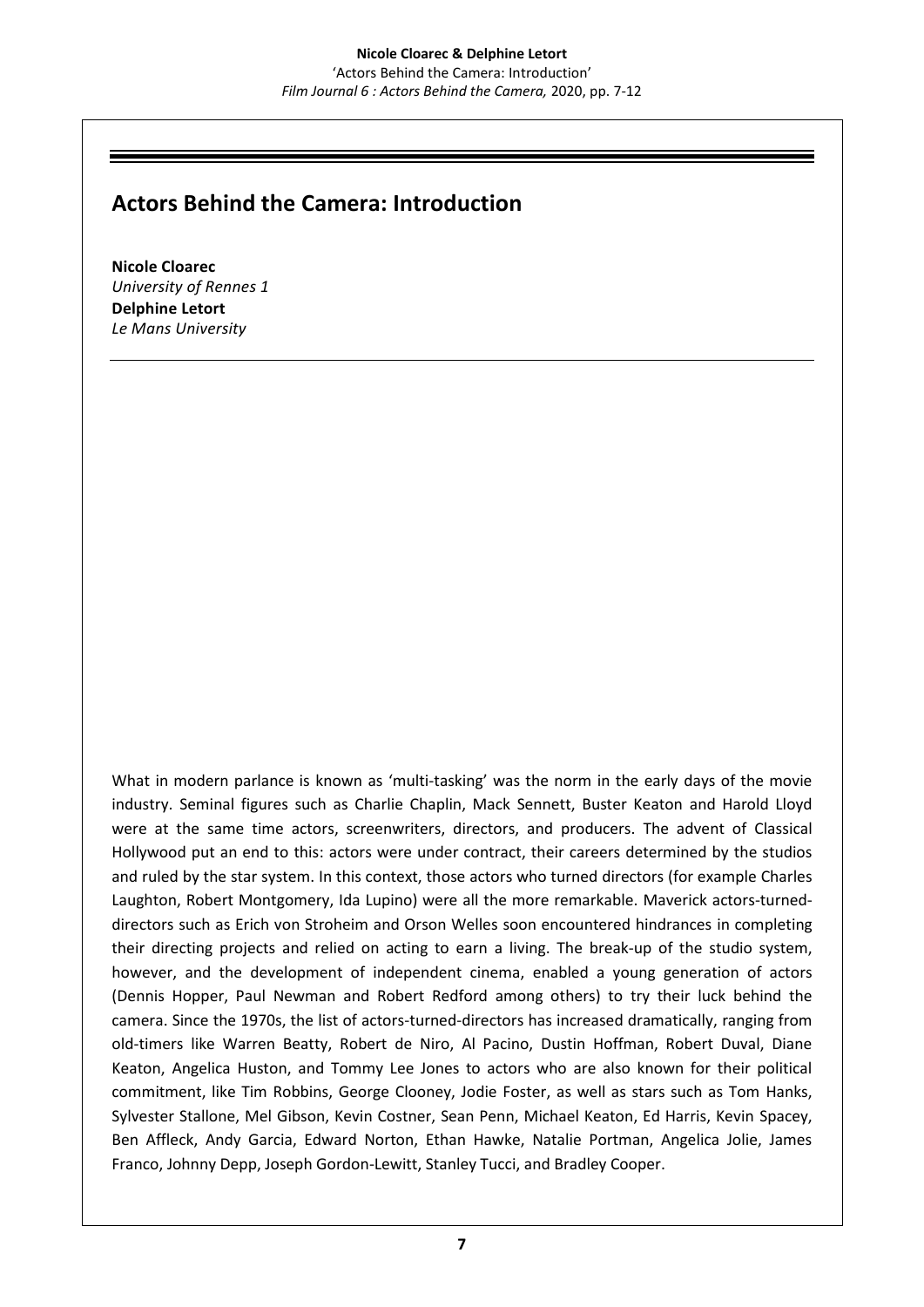The trend is not confined to the American film industry, as testified by the films of British actors Peter Mullan, Gary Oldman, Tim Roth, Alan Rickman, Paddy Considine, and Vanessa Redgrave, Sarah Polley and Don McKellar in Canada, and Russell Crowe in Australia. What then makes an actor want to go behind the camera? Is it just another whim, or an unconscious desire to get even with directors? Do actors nurture the presumptuous belief that their experience will make them better equipped to direct other actors or do their films' aesthetics offer more leeway for actorly performances? In the case of actors-turned-directors who also appear in their own films, how can they film themselves? Does it testify to the fantasised ideal of immediacy, obliterating signs of acting itself so as to equate playing and being? Is it perhaps the case, as Jacqueline Nacache suggests, that "*To become oneself, to play nothing but oneself – such was, rightly or wrongly, every actor's goal*  from the early days of cinema"?<sup>1</sup> Or, on the contrary, is it a way of foregrounding the thespian quality of the actors, relating their work in film to the perhaps more prestigious theatrical stage?

 From Charles Laughton's one-off masterpiece *The Night of the Hunter* (USA, 1955) to the steady output of former actors who have become as well-known for their work as director as for their acting career (John Cassavetes, Woody Allen, Clint Eastwood, Kenneth Branagh), what we might call 'actors' films' certainly do not constitute a genre of their own. Nonetheless, for all their variety, what is most striking is the huge number of true 'passion projects' and how they foreground personal commitment. Their involvement may be directly linked to autobiographical elements. The comingof-age story appears to be a classical trope of actors' directorial debuts, whether they evoke their childhood or more generally their hometown or country (for example the New York American-Italian background of De Niro's *A Bronx Tale* (USA, 1993), Israel in the case of Natalie Portman's *A Tale of Love and Darkness* (Israel/USA, 2015) or, on a more controversial note, the alleged Native American heritage claimed by Johnny Depp for his poorly received debut feature, *The Brave* (USA, 1997). But the blurring of the frontier between cinema and personal life can be even more troubling when family members are closely involved in the process of film-making. The case of John Cassavetes immediately comes to mind. Paul Newman offered another interesting case when he chose to direct both his wife and eldest daughter in *Rachel, Rachel* (USA, 1968) and *The Effect of Gamma Rays on Man-in-the-Moon Marigolds* (USA, 1972).

 Political commitment is also a recurrent feature. The films of Tim Robbins, which tackle themes as various as the connections between folk music and Republican politics in his satirical mockumentary *Bob Roberts* (USA, 1992), the capital punishment issue in *Dead Man Walking* (USA, 1995), or theatre and politics in Depression-era America in *Cradle Will Rock* (USA, 1999), are consistent in their dedication to an ideological cause. Other examples include Robert Redford's *The Milagro Beanfield War* (USA, 1988), taking sides with the downtrodden against big business; George Clooney paying tribute to anti-McCarthy broadcast journalism in *Good Night and Good Luck* (USA, 2005); Sean Penn expressing a singularly gruelling version of the actor/director couplet when adapting Jon Krakauer's novel *Into the Wild* (USA, 2007) or making a film about the risks of a humanitarian mission in Africa that may resonate with personal experiences in the case of *The Last Face* (USA, 2016); or Vanessa Redgrave creating *Sea Sorrow* (UK, 2017), a documentary investigating

<sup>1</sup> Jacqueline Nacache, *L'Acteur de cinéma*, Paris: Nathan, 2003, p. 118. *Our translation.*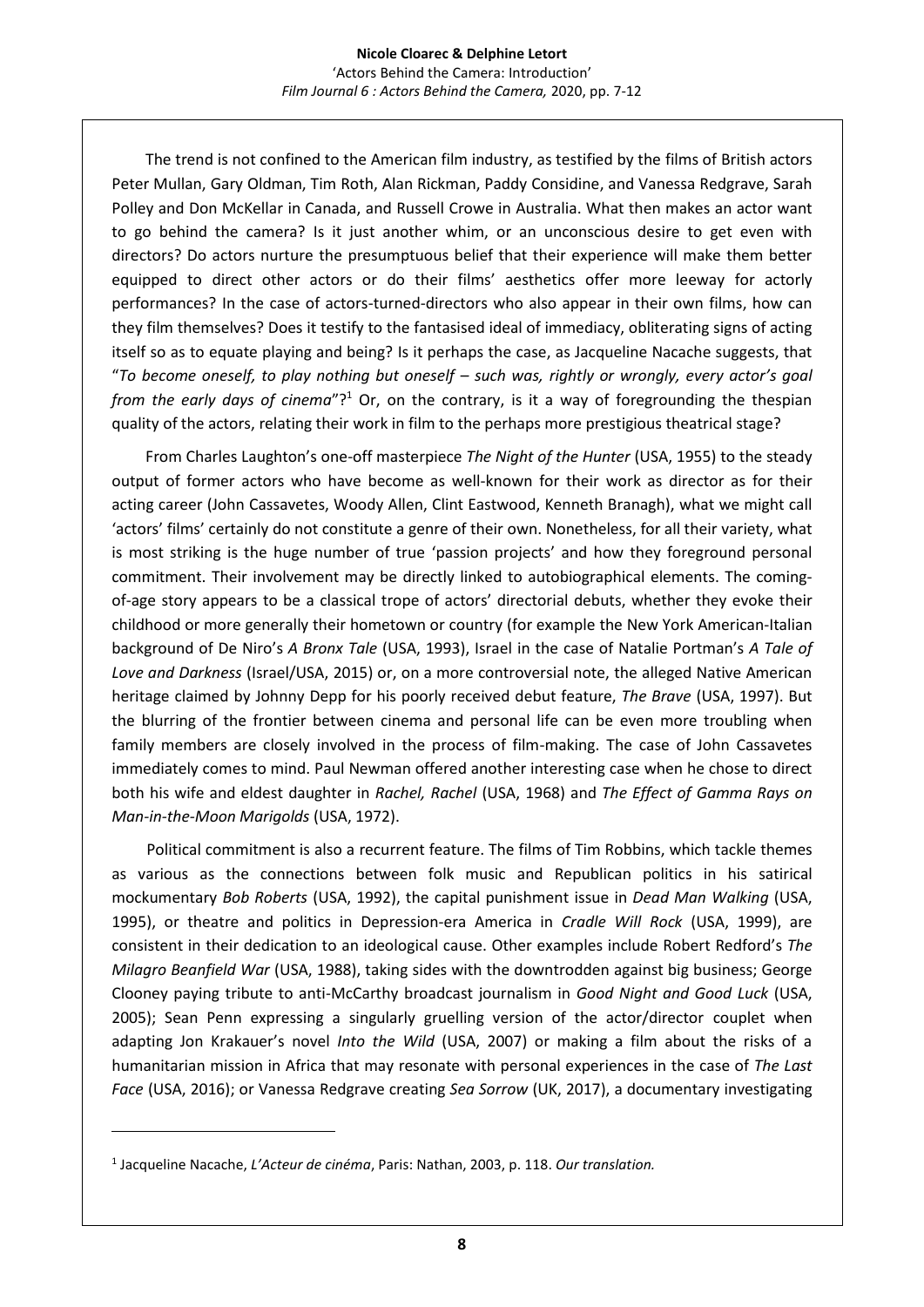the historical context of the current migrant crisis. This social or political commitment is all the more acute in the case of actors from minority groups (Sidney Poitier, Richard Pryor, Spike Lee, among others), who, because of their celebrity status, inevitably carry the 'burden of representation'. Their decision to step behind the camera often reveals a self-conscious endeavour to redress stereotyping, to make their own communities more visible, and to blaze a trail for greater diversity in the industrial workforce.

Stepping behind the camera, of course, undeniably involves an element of risk-taking. The move is often perceived as a vanity project, especially when the actors overtly play with their established screen *persona*. Some notorious examples of financial disasters such as Marlon Brando's only film as a director, *One-Eyed Jacks* (USA, 1961), are now part of the legend, but critical and commercial failures do not seem to have affected actors' careers greatly if we consider for example the cases of Johnny Depp or James Franco. Nonetheless, what is clearly at stake in all cases is the creative control of the film-maker and the symbolic power associated with it. In this respect, one may wonder if 'actors' films' are not the perfect illustration of the *auteur* 'theory' that American film critic Andrew Sarris extrapolated from French film criticism, whereby a film is first and foremost the product of the director's personal vision, a means of conveying his/her worldview in spite of overarching constraints imposed by the institution of cinema.

A place behind the camera is thus perhaps the best position from which an actor can truly 'author' himself/herself, as Sébastien Lefait demonstrates in his article in this volume about Ralph Fiennes's first film as a director, *Coriolanus* (UK, 2011). The concept borrowed from Shakespeare is equally true of the other actors-turned-directors studied here, who all clearly inscribe themselves in the lineage of 'authors' – be they writers, playwrights, singers and composers, or other actorsturned-directors. At the same time, exploring cinema through the category of actors-turneddirectors also helps us reflect on the collective dimension of film-making, and in particular on how their own experience informs their decision-making as directors, as well as their other crucial involvement in the film-making process, such as Al Pacino's passionate involvement in Brian De Palma's *Scarface* (USA, 1983), whose authorship critics attributed to the actor, Sean Penn's involvement in the making of James Foley's *At Close Range* (USA, 1986), Emma Thompson's adaptation of Jane Austen for Ang Lee's *Sense and Sensibility* (USA/UK, 1995), or Vicky McClure's influence on the progression from Shane Meadows's *This is England* (UK, 2006) to its subsequent television sequels (UK, 2010, 2011, 2015).

While there has been a renewed interest in actorial studies in the wake of star biographies and studies of the star system more broadly<sup>2</sup>, this phenomenon has yet not been much investigated.

<sup>2</sup> See, amongst others, James Naremore, *Acting in the Cinema*, Berkeley & Los Angeles, CA: University of California Press, 1988; Jacqueline Nacache, *L'Acteur de cinéma*, Paris: Nathan, 2003; Vincent Amiel, Jacqueline Nacache, Geneviève Sellier, Christian Viviani, eds., *L'acteur de cinéma: approches plurielles*, Rennes: Presses Universitaires de Rennes, 2007; Christian Viviani, *Le Magique et le vrai: l'acteur au cinéma, sujet et objet*, Aix-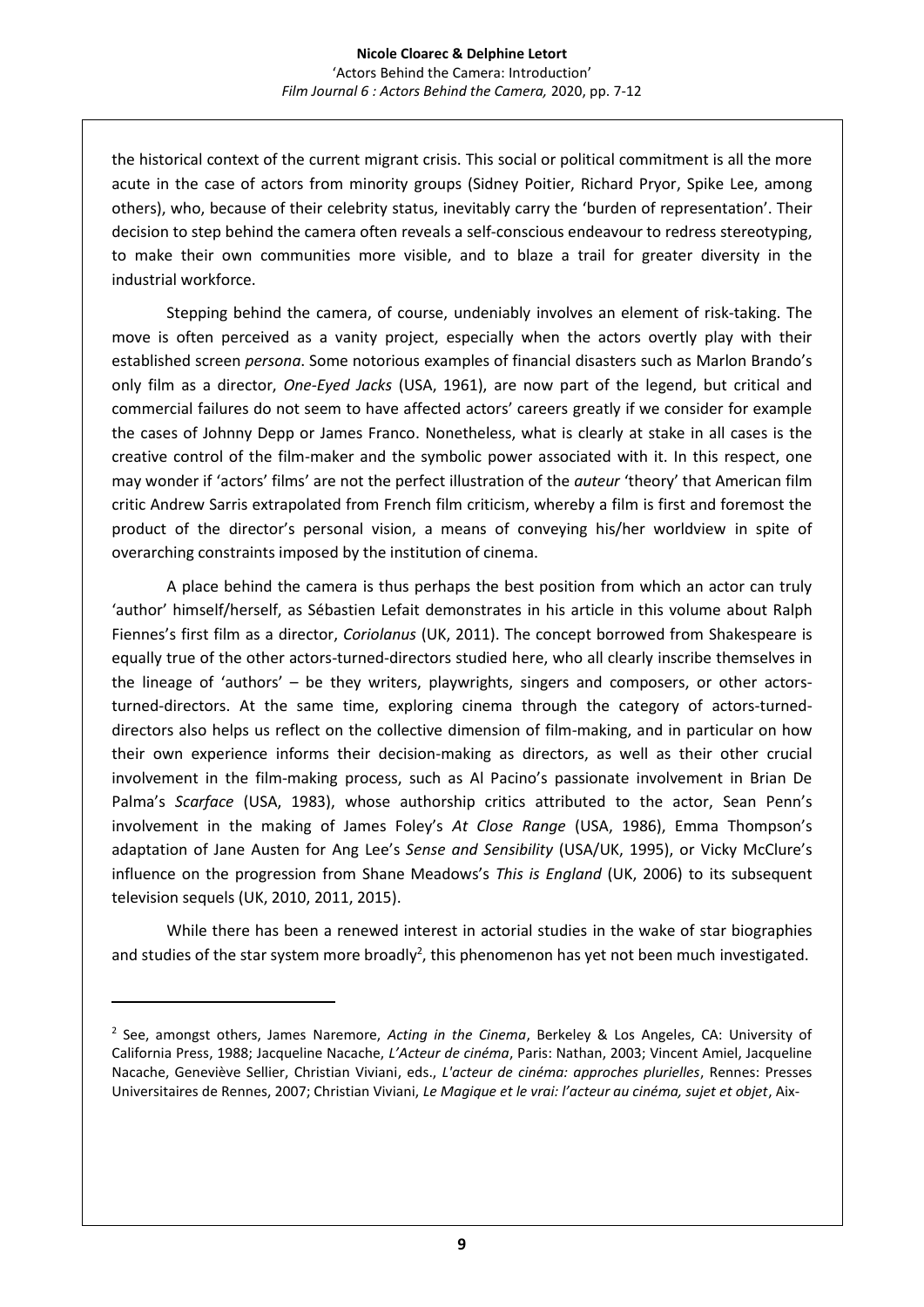This issue of *Film Journal* aims to explore this largely uncharted territory, comprising case studies, by a team of French scholars, which focus on questions of identification, authorship, and adaptation. Identification with its subject is at the core of Kevin Spacey's biopic of Bobby Darin, *Beyond the Sea* (USA, 2004), just as Al Pacino's obsessive fascination with Oscar Wilde is the starting point for his *Wilde Salome* (USA, 2011). Adaptation is also a common feature of the other three cases – for Ralph Fiennes, Shakespeare's *Coriolanus;* Alexander Stuart's novel *The War Zone* for Tim Roth's film of the same name (UK, 2011); in the case of Sarah Polley's first film, *Away from Her* (Can/UK/USA, 2006), a short story by Alice Munro. However, what is striking is that they all use the generic conventions of either biopics or film adaptations to devise indirect self-portraits – whether to tackle sensitive personal issues (Spacey's and Roth's traumatic childhoods, or, in Polley's third feature film *Stories We Tell* (Can, 2012), her quest for her biological father) or to assert their status as creators. In so doing, the films not only provide a reflection on the key notion of performance, they also create a fruitful dialogue with other artistic forms (literature, theatre, music) and most importantly with other film genres and traditions (the biopic, adaptation, social realism).

 In his article 'Imitations of Life: From the Biopic to Self-Portraiture in Kevin Spacey's *Beyond the Sea'* Christian Viviani argues that Kevin Spacey's musical biopic indeed recounts the story of the singer and actor Bobby Darin but that it also fulfils a personal fantasy. It is probably no coincidence that Spacey chose such a versatile and controversial artist as the subject of his second foray as a film director. Impersonating the artist himself in a film he co-scripted and co-produced, Spacey assumes artistic control over Darin's biopic, foregrounding his own singing performances. How should one interpret such a filmic commitment on the part of the actor-turned-director? Speculating on the importance of ideas about 'mimicry' and 'imitation', Viviani contends that the presence of Spacey competes with that of his subject, and that his homage builds on the pleasure of appropriating (even by proxy) the popular success of a singer whose powerful vocals marked his childhood.

 Christophe Damour, in 'Adaptation, Experimentation, and Performance: Al Pacino's *Wilde Salome',* examines Pacino's work as both actor and director by focusing on his third film, *Wilde Salomé*, an experiment in hybridity that interweaves footage of stage performances and backstage activities involved in Oscar Wilde's play *Salomé* under the direction of Estelle Parsons, documentary footage about Wilde's life, and self-reflexive shots of Pacino himself in the character of Herod. Significantly, Pacino intertwines several narrative lines to ponder over his own career in the light of other iconic figures but also expresses a form of body language that is the actor's hallmark, and which Damour analyses closely. While in *Wilde Salomé* Pacino self-consciously plays with the mythical *persona* he has assumed, the film is very much in line with his entire work, both on visual and thematic levels, through its preoccupation with the act of looking and with the figure of the demiurge personified by Al Pacino.

\_\_\_\_\_\_\_\_\_\_\_\_\_\_\_\_\_\_\_\_\_\_\_\_

en-Provence : Rouge profond, 2015 ; Christophe Damour, eds, *Jeu d'acteurs: corps et gestes au cinéma*, Strasbourg: Presses Universitaires de Strasbourg, 2016.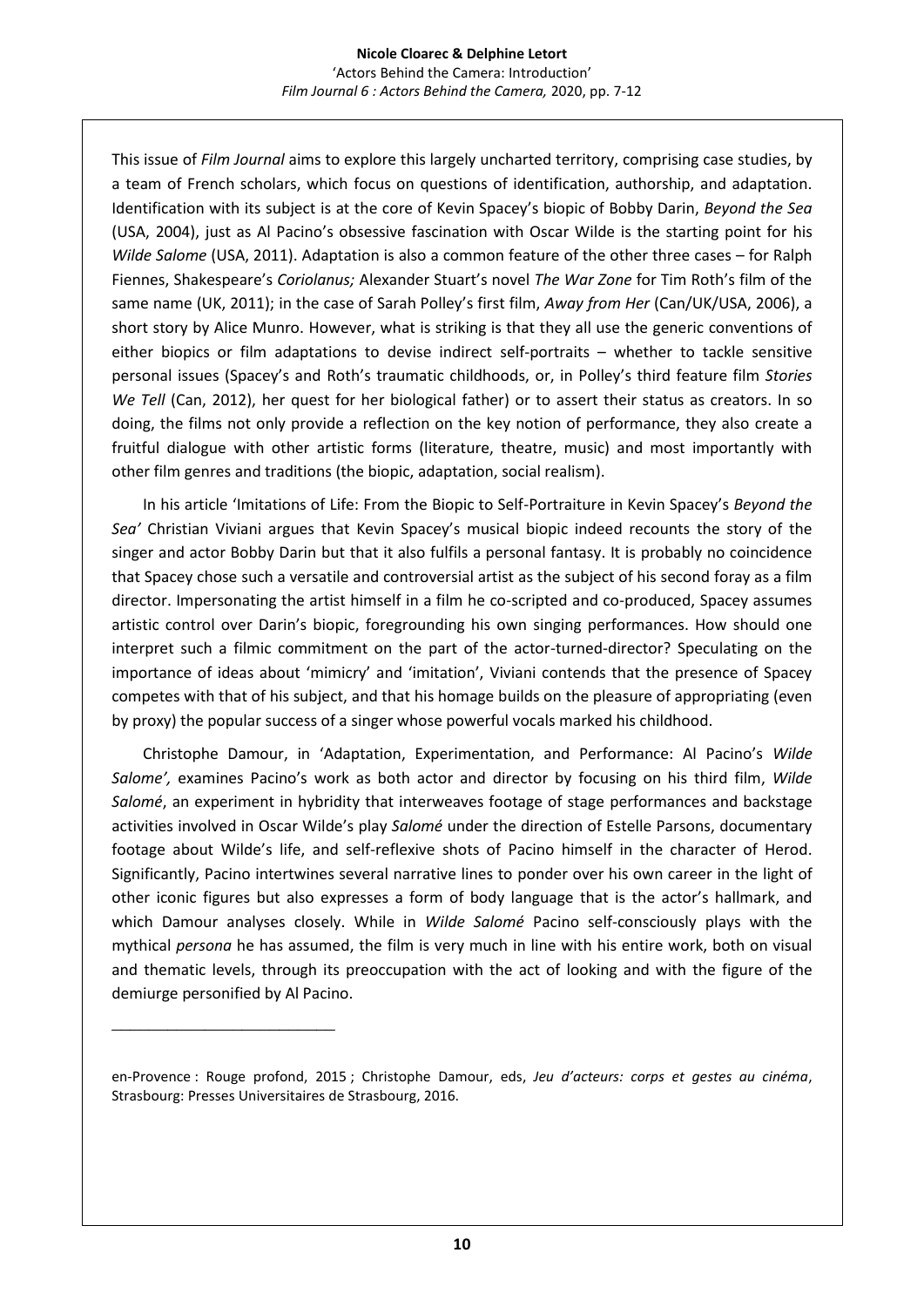Sébastien Lefait focuses on another significant case of stage adaptation in his article 'Authoring Oneself: The Refusal of Performance as Cinematic Authorship in Ralph Fiennes' *Coriolanus'.* If adapting Shakespeare may not seem so surprising for a famous Shakespearean actor, Ralph Fiennes' choice of *Coriolanus* for his first experience behind the camera is certainly worth exploring. Lefait argues that the play provides "*the ideal repository for a study of the actor turned director, or, in Shakespeare's terms, the actor who tries to be 'author of* himself', *i.e. of his own character*". Indeed, the play itself addresses the question of authorship in relation to acting and performance. Its protagonist's tragic flaw is his reluctance and persistent inability to play a part in the political arena. As a consequence, his downfall results as much from *hubris* as from his failure to master his own image, which is tantamount to controlling his destiny.

 Fiennes updates the play to a modern world where the means of information and communication are foregrounded as mediating instruments. Political action is equated with mere performance, which Coriolanus resents as a role imposed on him, a grotesque distortion of his true self. To escape from this "*to-be-looked-at-ness complex*", Coriolanus withdraws to "*a world elsewhere*" where he can remain invisible, but is obliged to defect to the enemy. For Lefait, Fiennes's adaptation perfectly underscores the metaleptic dimension of the play itself, whereby Fiennes, "*like Coriolanus in the play and as Coriolanus in the film, metaphorically erases his persona, claiming he can move to a location where he can be more than just an actor".* As such, Fiennes's directorial debut is also a "*reflection on the transition from being a mere actor to being able to direct oneself*".

 Writing about an actor-turned-director leads the film scholar to explore the intimate links between acting and directing. David Roche's article 'The Conflicted Self-Construction of the Actor-Director: Tim Roth's *The War Zone'* is based on a biographical investigation into the covert and painful motives that prompted Tim Roth to direct *The War Zone*. While acknowledging the power of the actor to shape the discourse constructed on a *persona* that he self-consciously performs, Roche explores Roth's most personal memories to better understand his undertaking a film about child abuse. While the process of adapting Alexander Stuart's novel *The War Zone* allows the film-maker to share personal stories of his own, Roche detects visual and narrative details that convey Roth's filmic strategies to deal with trauma, arguing that "*the adaptation serves as a mask for the artist to tell a very personal story*". *Mise-en-scène* is highly significant for maintaining the sense of secrecy which binds the family together in *The War Zone*, and which Roche invites the viewer to identify through detecting the invisible signs of malaise. Film analysis in this case turns into an emotional exercise that echoes the genuine response of non-professional actors interpreting characters confronted with a situation that visibly affected them.

 In 'Questions of Intimacy and Distance in Three Films by Sarah Polley'*,* Nicole Cloarec offers a portrait of Sarah Polley through a close look at the films the actress has directed – *Away from Her*, *Take This Waltz*, and *Stories We Tell*. Although the three films do not form a trilogy, they articulate common thematic and aesthetic features which Cloarec identifies as signifiers of her authorial style. Like the other actors turned directors featured in this issue, Polley uses the process of film-making to indirectly look back at her own life and career. Her focus on female characters allows her to fathom intimate questions about the female body – be they related to ageing or to sexuality. Adapting Alice Munro's short story for her first film, *Away from Her*, allowed her to consider a woman's life through the voice of another, endowing her female character with a more active role as an onlooker. Easy